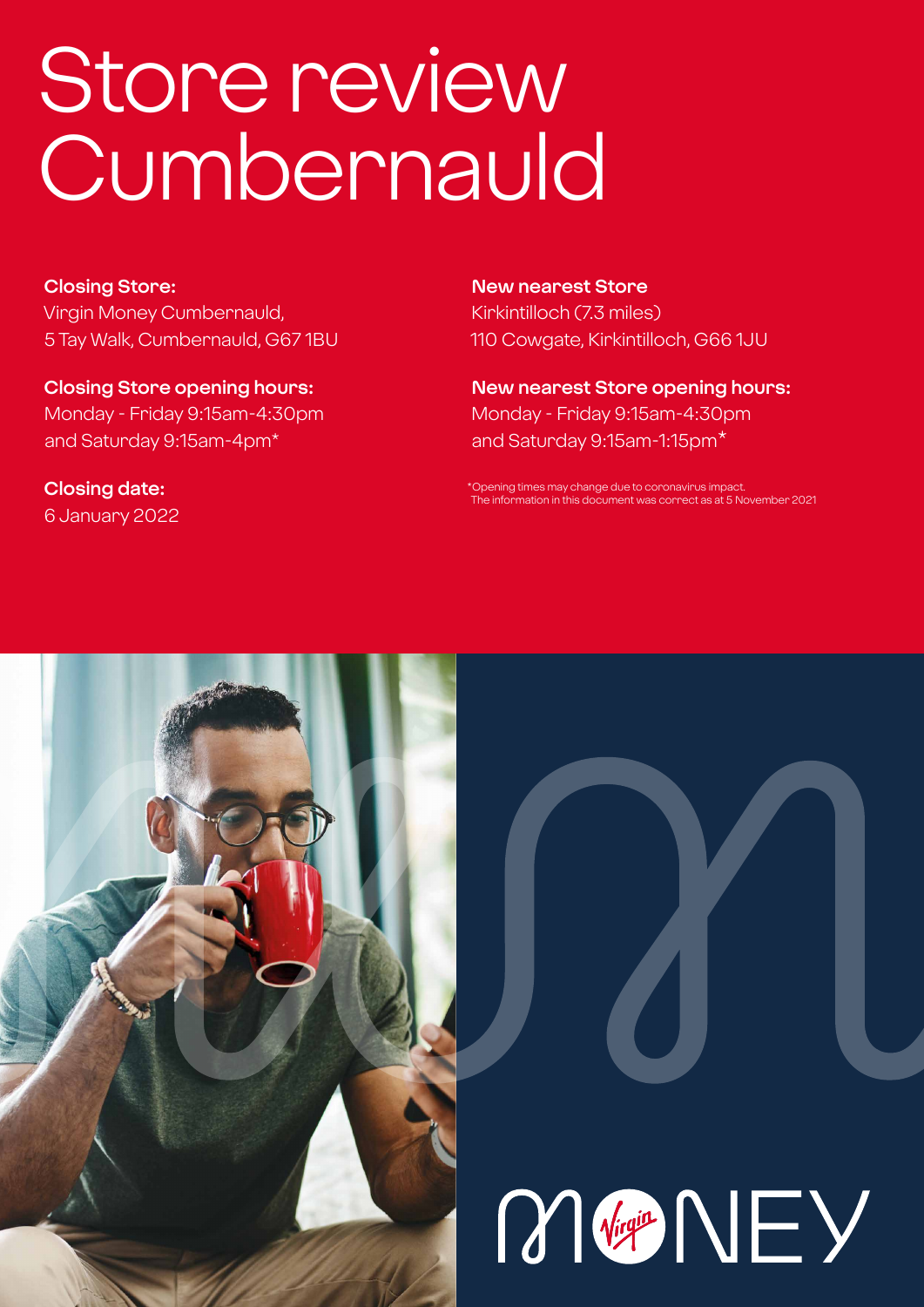# Summary of discussions

This Store review shares the outcome of discussions following the closure announcement for Cumbernauld Store. It also contains our contact information if you have any questions or need help before or after the Store closes.

Since the closure announcement, we've been speaking to customers and local stakeholders to find out how we can limit the effects of this closure as much as possible. This has included reaching out to vulnerable and potentially vulnerable customers to offer additional support.

### Why we're closing your Store

More and more customers are taking advantage of our digital services and only visiting Stores when they want to discuss a significant life event. Between April 2019 and July 2021 we've seen digital registrations increase from 48.7% to 57.6% across our personal customers, and daily internet banking and mobile app logins are up 66%.

It's important to balance investment in digital services with making sure our Store network continues to meet the needs of our customers. This means that we've made the difficult decision to close a number of Stores.

This decision has been reached after considerable thought and analysis which includes input from local management.

Our Stores will continue to be a really important part of what we do and we've recently refreshed and revitalised them now that we're one Virgin Money brand.

### Just so you know

When we announced the Cumbernauld Store was closing, we published an impact assessment. This provided more information on why we made the decision and ways in which customers could continue to make the most of our banking services. Head to **virginmoney.com/store-closures** or ask in Store to find out more.

# Feedback from customers and local stakeholders

### Customer feedback

Some customers have raised concerns over the closure of the Store and we have received a total of 0.02% complaints on the closure per customers mailed. We've been speaking to them about their personal circumstances and providing information on ways to continue to bank with us. We're confident that the transfer of accounts to the new Store will be smooth and there are alternative ways to bank with us locally or by using our digital services. These include:

- > Should a customer wish to use a Store for general advice or to discuss a product, Kirkintilloch Store is 7.3 miles away and there are a further 3 Stores within 13 miles.
- > There are other ATMs in the area that are free to use.
- > Our mobile, internet and telephone banking facilities allow customers to do most day-to-day tasks, like balance checks, viewing transactions, transferring money between accounts, paying bills and cancelling / amending regular payments. Customers can even pay in a cheque on the go.
- > Customers are also able to use our mobile app to make external payments in a number of different ways and we're continuing to make our digital banking services bigger and better.
- > The local full service Post Office is located nearby on 7 Teviot Walk and provides personal and business customers with an alternative way to do their day-to-day banking transactions, such as cash withdrawals and paying in cash and cheques. Head to **www.postoffice.co.uk/branch-finder** to find other Post Office locations.
- > Customers can get all the information about our products and services, or raise any concerns by calling us on **0800 121 7365**. Our opening times are 7am to 9pm Monday to Saturday and 10am to 5pm on Sundays.

### Stakeholder & community feedback

Jamie Hepburn MSP has written to request information on how we have chosen the branches we are choosing to close and the basis for this. He raised particular concern for customers who struggle with mobile/telephone banking - we have responded to his email.

Jamie Hepburn MSP and Stuart McDonald MP subsequently requested a meeting to discuss the closure and asked about the number of customers who are not registered for digital banking. Due to their diary commitments we held two separate meetings.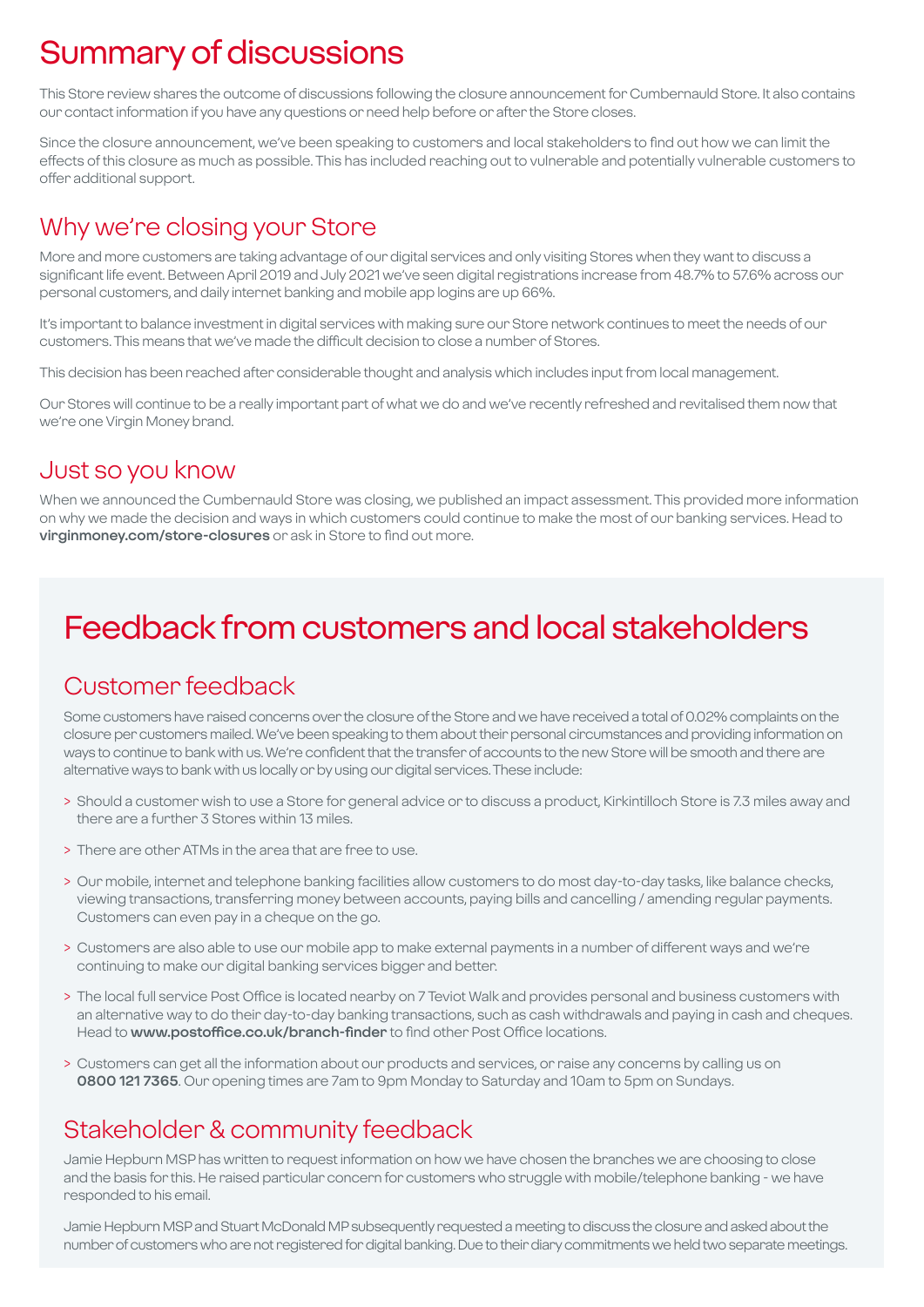### Stakeholder & community feedback continued

The meeting with Stuart McDonald took place on 3 November with Lyn Rose and Allison Hair. Mr McDonald asked a number of questions in relation to the long term banking trends 'post Covid', the shopping centre the Store is located in and the possible increase of fraud if customers moved to digital banking. All items were discussed in detail.

The meeting with Jamie Hepburn MSP took place on 4 November with Lyn Rose and Allison Hair. Mr Hepburn asked a number of questions in relation to the changes to the Bank's Store network over the last 18-24 months, the impact of Covid, changing customer demand, the shopping centre the Store is located in, and the Banking Hub pilot within Cambuslang.

On 7 October 2021, our Store Manager had a meeting with the Manager of the local Post Office based in WHSmiths. We shared information on our Store Closure and supplied a copy of our Impact Assessment leaflet. We agreed that some customers, particularly the elderly may need additional support in transitioning to using the Post Office services for day-to-day banking. It has been agreed we will walk with their customers for their first visit to the Post Office. We have also been sharing details with our customers, of other local Post Offices in the area.

Our Store Manager has also phoned the local Library to see if any support groups based there would benefit from additional support from our team. We have since supplied copies of our Impact Assessment providing details of our closure, Post Office paying in envelopes and dates of our digital banking sessions.

Our Store Manager has also attempted to contact the local Citizens Advice Bureau, but they are closed at present. Should they reopen before our Store closure, we will make contact.

# Engagement with customers and local stakeholders

| <b>Stakeholders</b>           | <b>Engagement activities</b>   | <b>Additional notes</b>                                                                                                                                                                                                                                                                                                                                                |
|-------------------------------|--------------------------------|------------------------------------------------------------------------------------------------------------------------------------------------------------------------------------------------------------------------------------------------------------------------------------------------------------------------------------------------------------------------|
| <b>Customers</b>              | Store posters and leaflets     | Live from 30 September 2021.                                                                                                                                                                                                                                                                                                                                           |
|                               | Closure details on our website | Available at virginmoney.com/store-closures                                                                                                                                                                                                                                                                                                                            |
|                               | <b>External media</b>          | Announcement issued to national and local media outlets.                                                                                                                                                                                                                                                                                                               |
|                               | <b>Direct mailing</b>          | A letter, 24-hour banking leaflet and Post Office services leaflet sent on 29<br>September 2021. This was issued to all Store customers and customers<br>regularly using the Store.                                                                                                                                                                                    |
|                               |                                | The mailing included info on the Store closure and how to access all the<br>other ways to bank. This provided customers with a minimum 12 weeks'<br>notice in line with the UK Finance Access to Banking Standard and Financial<br>Conduct Authority (FCA) Guidance.                                                                                                   |
|                               | <b>Customer contact</b>        | We're contacting known vulnerable and potentially vulnerable customers,<br>to see what we can do to support their banking needs after the closure.<br>We'll talk to them about their personal circumstances and ways we can<br>help. This may include arranging a meeting with the nearest Store Manager<br>or walking the route to the nearest Post Office with them. |
|                               |                                | All customers can attend digital banking sessions either in Store, at a local<br>library or carried out remotely when requested. The Store digital banking<br>sessions are scheduled for 11 November and 9 December 2021.                                                                                                                                              |
|                               |                                | Corporate Structured Finance and Commercial and Private Relationship<br>Managers will talk to their customers about the closure and make sure they<br>have support in place to meet their banking requirements (e.g. we may be<br>able to set up a cash delivery service for some of our Business customers).                                                          |
| Customer<br>support<br>groups | Email                          | Email sent to local Citizens Advice Bureau on 30 September 2021.                                                                                                                                                                                                                                                                                                       |
|                               |                                | Email sent to local Chamber of Commerce on 30 September 2021.<br>Email sent to Age Scotland local group, RNIB and FSB regional team on 30<br>September 2021.                                                                                                                                                                                                           |
| <b>Politicians</b>            | Email / letter                 | Email issued to local MP and MSP on 29 September 2021 and local<br>Councillors on 30 September 2021.                                                                                                                                                                                                                                                                   |
| Post Office                   | <b>Meetings</b>                | Following discussions of the closure with the Post Office, they're contacting<br>the nearest three Post Office branches to each closing Store. This is to make<br>sure they're aware of the closure and supplied with extra pay-in envelopes.                                                                                                                          |